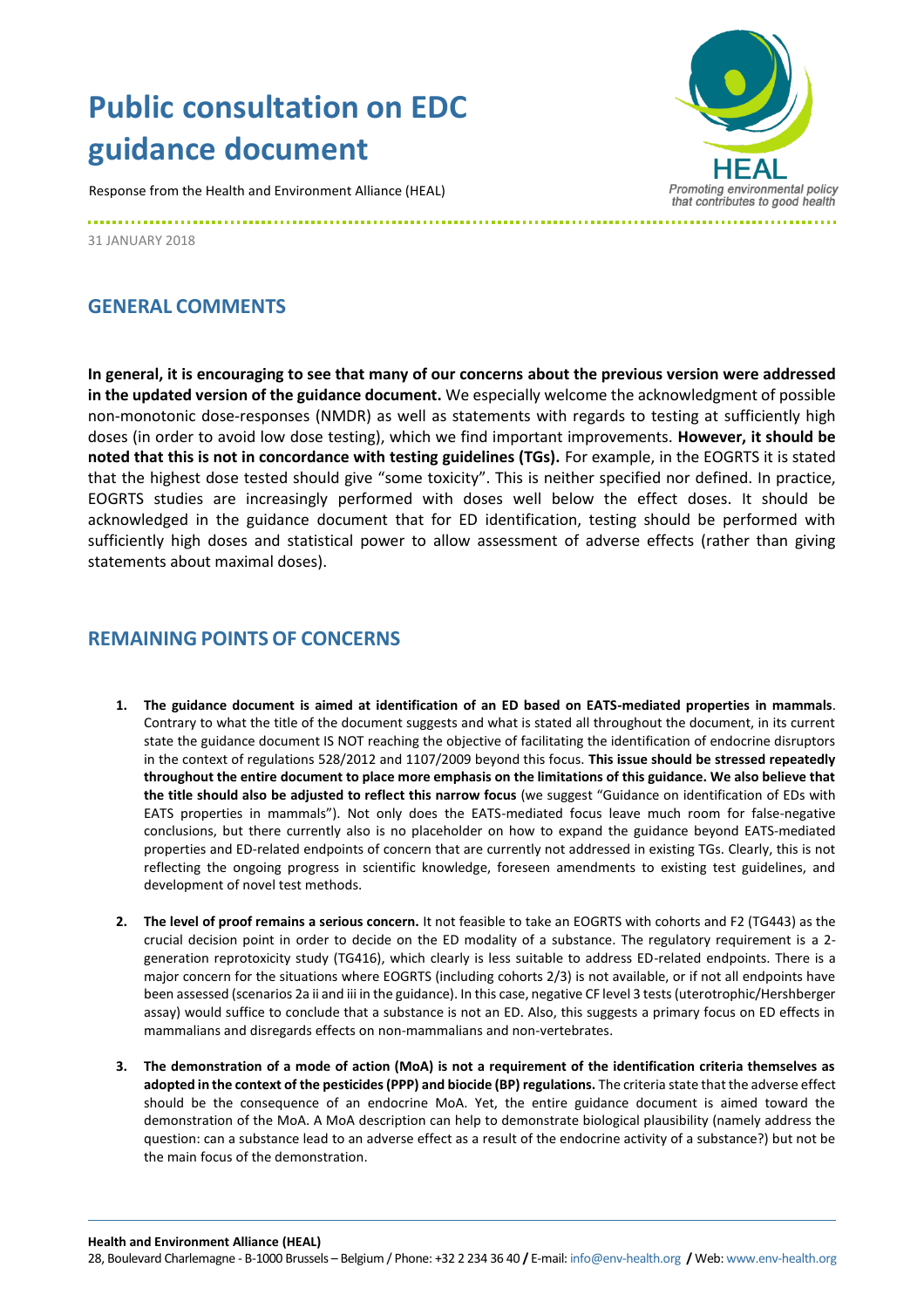- **4. We have concerns about the part addressing the identification of ED substances via multiple MoAs.** It is not reasonable to assume that only one and linear MoA will exist. For instance, disruption of estrogen signaling will lead to multiple adverse effects, also depending on the timing of exposure. Conversely, multiple MoAs may contribute to a single adverse effect (e.g. infertility). In order for the guidance to facilitate rather than hinder identification via multiple MoAs this it should at least be acknowledged.
- **5. As currently described in the guidance, biological plausibility should be established based on dose-response and temporal concordance as well as essentiality for each key event (KE).** This level of information is not provided with standard information requirements nor with existing TGs. It is not clear from the guidance document how the absence of these data will impact ED identification. Therefore, this guidance remains a scientific approach toward ED identification (with EATS properties in mammals), with seemingly limited application for regulatory purposes. In this light, it should also be stressed that ED identification is a hazard-based assessment, not a risk assessment.
- **6. Finally, while we appreciate that the guidance document acknowledges several of the current limitations for ED identification, we regret that the document lacks any practical guideline on how to address these limitations and also on how new knowledge will be included in the document in the future as it expands**. While the document is a good start to help identify EDs with EATS properties in mammals, clear guidance is still missing on how to facilitate the identification of EDs with other properties in both (mammalian) non-target organisms and invertebrates. Clear language on how in practice the new scientific knowledge and advances on testing guidelines will be integrated in the document to truly expand its scope are still missing.

## **SPECIFIC COMMENTS**

- **7. Disclaimer, page 2 Lines 54-61.** Suggest to strike this paragraph. Clearly ED identification is relevant for other regulatory frameworks as well. However, the regulatory requirements vary substantially, which leads to different starting points for ED assessment. Therefore, the current guidance is a priori not applicable to other frameworks than regulations 528/2012 and 1107/2009.
- **8. Page VI. Glossary of terms.** Rephrase the definition/explanation of "Biological plausibility" as follows: "In the context of this guidance, biological plausibility is considered to be the level of support for the link between the adverse effect and the endocrine modality of a chemical (PPP/BP)".
- **9. Page VI. Glossary of terms.** Rephrase the definition/explanation of "Consistency" as follows: Strike "consistent observation….increase the support".
- **10. Page VI. Glossary of terms.** The definition/explanation of "Essentiality" is not clear. Please clarify.
- **11. Page VIII. Glossary of terms.** Strike first sentence: "Biologically plausible sequence of substance-specific key events, starting with exposure and proceeding through the interaction of the substance or its metabolites with a cell leading to an observed effect supported by robust experimental observations". We suggest to re-phrase as follows: "A MoA is the sequence of biochemical, functional or anatomical changes resulting from the exposure of a living organism to a substance".
- **12. Section 2. Scope of the guidance document, Page 2. Line 189.** Please add "both underpinned by the precautionary principle" at the end of the sentence.
- **13. Section 2. Scope of the guidance document, Page 2. Lines 192-196.** Please delete the sentence starting "As a consequence…" and replace by "This guidance document should only be used to facilitate the identification of endocrine disruptors with EATS properties for mammals in the context of the BP and PPP regulations".
- **14. Section 3. Strategy. Page 3, Line 269-272.** The a priori questions need rephrasing, because they are confusing as stated: "are there endocrine activity and adverse effect(s) relevant for humans which can be biologically plausible linked in an endocrine MoA?" It is not clear which question needs to be answered here: the biological plausibility of the link between endocrine activity and adverse effect, OR the relevance for humans. These are two different questions. We suggest to separate and reformulate as follows:
	- $\circ$  Is there a biologically plausible link between the endocrine activity of a substance and the occurrence of adverse effect?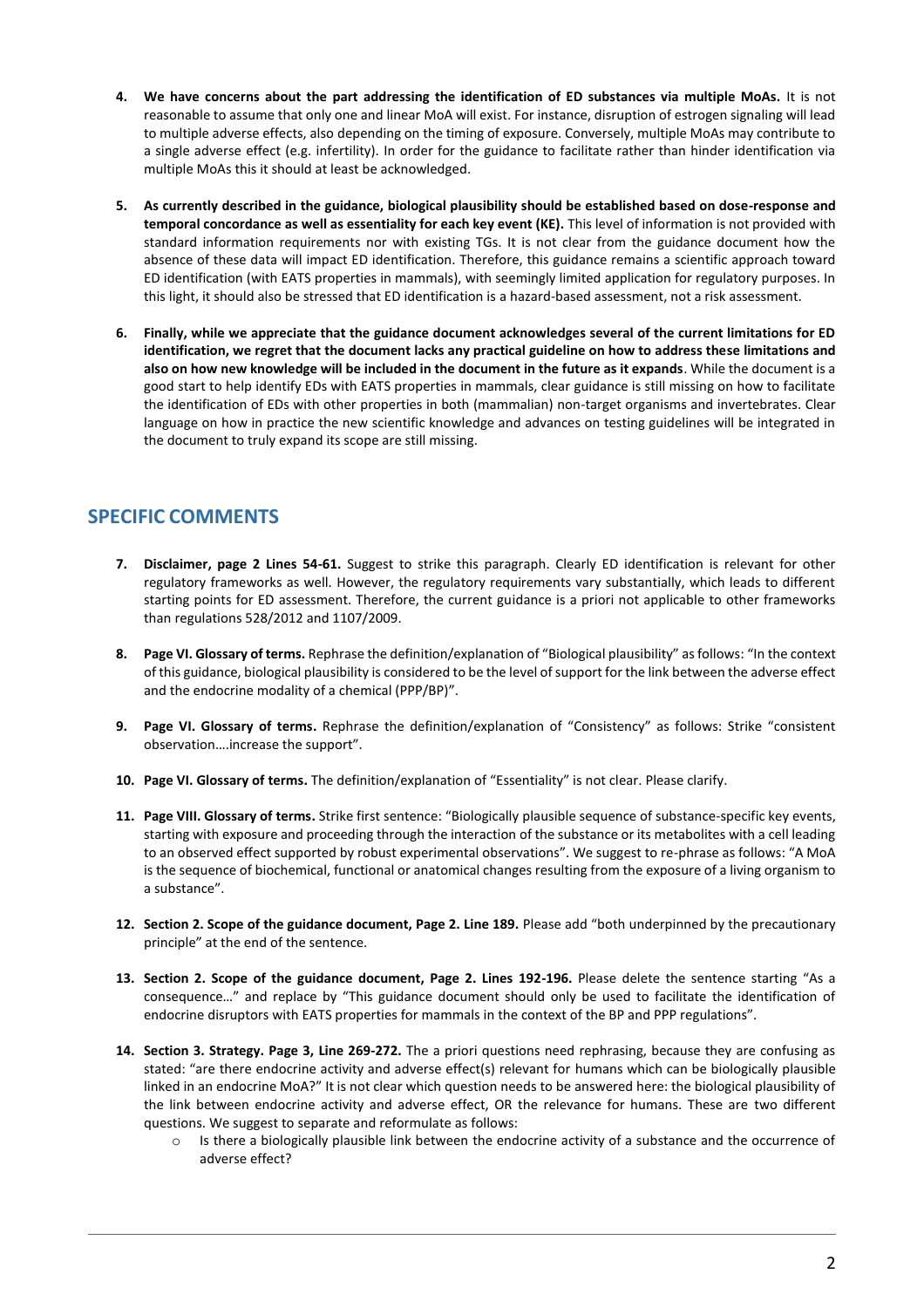- o Is the biologically plausible link between the endocrine activity of a substance and adverse effect(s) relevant for humans/non-target organisms?
- **15. Section 3. Strategy. Page 3, paragraph 3. Line 277-279**. "From a regulatory point of view, a **firm conclusion on whether a substance does or does not meet** the ED criteria is always required…" This statement is not reflecting the limitations of the present guidance document: the strategy currently outlined in the guidance document is focused on EATS-parameters in mammals, it does not allow for a scenario that it is not possible to conclude on an ED modality and the guidance does not provide a placeholder to include gained scientific knowledge as well as improved (novel) test methods to better identify EDCs. Please adapt the sentence to these limitations by removing "firm", replacing "does not meet" by "is considered unlikely to meet", and also add "based on EATS-mediated parameters in mammals".
- **16. Section 3. Strategy. Page4. Line 310**. Rephrase to "Expert judgement *is* necessary" (instead of "could be").
- **17. Page 5. Line 314. Table 1: Please rename the title of the table to read:** "Factors that *may* be considered in the weight of evidence assessment".
- **18. Section 3.1. Page 6. Line 365-376 – the assessment strategy.** The described strategy reads very evidence-heavy and we question whether this level of evidence will ever be possible to gather. Moreover, we believe that the document puts too much emphasis on EATS-mediated adversity parameters and that the absence thereof or presence of "sensitive to, but not diagnostic of EATS parameters" should not lead to the conclusion of absence or presence of ED modalities, but rather to the impossibility to conclude. The current situation, with a lack of appropriate data, limitations in test methods, and focus on EATS-mediated parameters in mammals, leads to a serious concern for false-negative conclusions. The guidance document should AT LEAST clearly acknowledge this narrow focus.
- **19. Paragraph 3.1. Page 7. Line 377-384**: The implications of this paragraph in light of this guidance are unclear. As currently phrased, it reads like the GD only aims to determine effects for human health and mammals as non-target organisms. This paragraph seriously diminishes the value of for example frog/fish tests and suggests that effects on non-mammalian, non-target organisms are not important. Not only is the primary focus on human health not in line with current test strategies and regulatory frameworks, non-mammalian data are also deemed relevant for identification of human hazard. For example, the LAGDA assay could also be considered indicative for thyroid disruption in mammals. We suggest to strike this paragraph. Or, in case that the guidance actually is indeed aimed to focus on human health and mammals as non-target organisms, to clearly state this throughout the guidance, especially in the title and the disclaimer.
- **20. Paragraph 3.1. Page 9. Figure 1.** Please delete the asterisk and corresponding footnote to "Have all EATS-parameters been investigated". It now reads as if EATS-parameters can only be sufficiently investigated when an EOGRTS (TG 443) is provided. Considering that this is not a mandatory test under PPP/BP regulations, this is unrealistic to use this as critical decision point in the flow chart.
- **21. Page 12. lines 97-98.** We welcome the explicit statement "all mandatory studies to be carried out according to the latest version of the corresponding test guideline".
- **22. Paragraph 3.2.2.1. Page 12. lines 114-120**. While we welcome the guidance on test doses, it should be noted that this is not in concordance with TGs. For example, in the EOGRTS it is stated that the highest dose tested should give "some toxicity". This is neither specified nor defined. In practice, EOGRTS studies are increasingly performed with doses well below the effect doses. This paragraph should be rewritten in a way that (rather than give statements about maximal doses) for ED identification testing should be performed with sufficiently high doses and statistical power to allow assessment of adverse effects.
- **23. Paragraph 3.2.3. Page 14. line 241**: Please correct "reference error".
- **24. Paragraph 3.4. Page 26. lines 376-378**. A dataset is considered sufficient to assess EATS-related endocrine activity when "all the EATS-mediated parameters foreseen to be investigated by OECD TG443 have indeed been measured and the results included in the dossier". This is not in line with the information requirements (page 116: EOGRTS may be provided as alternative for TG416 and cohorts 2/3 should be considered). Therefore, it is not feasible to consider EOGRTS as the crucial decision point and critical information requirement in order to decide on ED modality, if this is not a mandatory test in the regulatory requirements. We suggest to redefine critical decision points to align with regulatory requirements and amend conclusions that can be drawn accordingly. We foresee that this would at least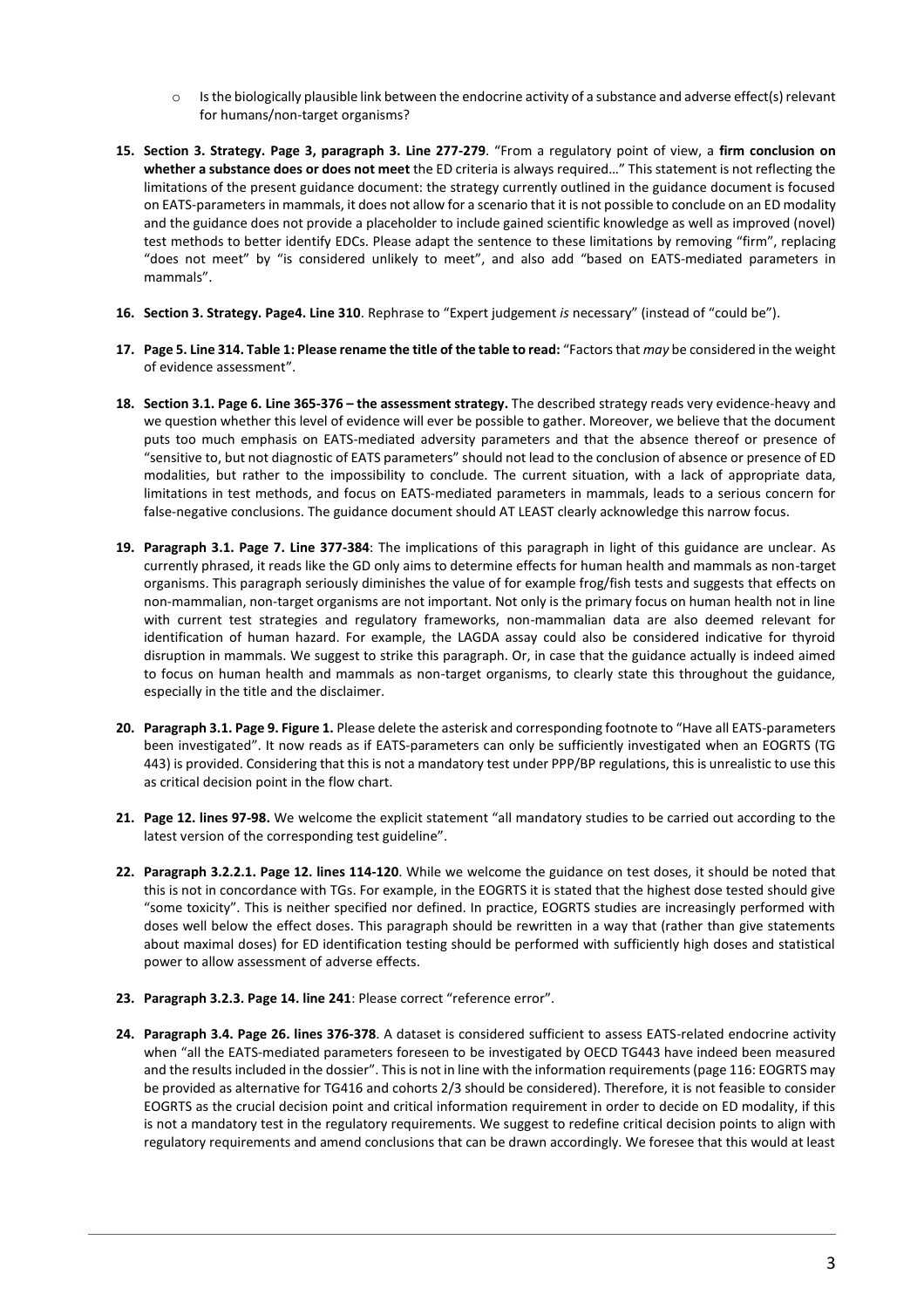include another option, besides "ED criteria are met/are not met", namely: "an ED modality based on EATS parameters for mammals cannot be established for this substance".

- **25. Section 3.4.1. Page 28. lines 413-428. Scenarios 1a/1b imply a strong bias towards demonstration of false positives.** The guidance describes that even if adversity based on EATS-mediated parameters is established, a full MoA has to be documented. This is too heavy a requirement and goes beyond the criteria as described in the regulations. Moreover, it contradicts the precautionary principle as it is described in the regulations. In contrast, if no EATSmediated parameters can be established, this is sufficient to conclude that a substance is not an ED (scenario 1a). We suggest to rephrase the conclusion as follows: "In this case, an ED modality based on EATS parameters for mammals cannot be established for this substance".
- **26. Section 3.4.1. Page 28. Lines 460-489.** According to **scenarios 2a (ii and iii)**, if EATS-mediated parameters are not sufficiently investigated, level 2 and 3 tests are sufficient to conclude on ED modality. In other words, a negative uterotrophic/Hershberger assay can be sufficient to conclude that a substance is not an ED. While these assays can aid in the identification of an ED that act via the ER or AR, these assays are absolutely not sufficient to decide whether or not a substance is an ED. This also acknowledged in the guidance documents in line 1275 (page 54): level 3 assays are incapable of revealing the full spectrum of possible ED effects. Therefore, we strongly suggest to revise conclusion of scenarios 2a. We suggest the following rephrasing "In this case, it is not possible to conclude on an ED modality based on E and A parameters for mammals and more information should be provided".
- **27. Section 3.5.1. Page 32. Line 566-575.** It is unreasonable to assume only one, linear MOA will exist for an ED. Disruption of e.g. estrogen signaling will lead to multiple adverse effects, also depending on the timing of exposure. Also, multiple MoAs may contribute to a single adverse effect (e.g. infertility). It should at least be acknowledged that biology is not linear. Also, starting with the MoA for which the most convincing evidence is available (line 570) is skewed, as this might be not the most relevant MoA. This paragraph needs to be rephrased to better reflect our current understanding of biology or –alternatively- be removed.
- **28. Paragraph 3.5.2. Page 33, line 611.** This is too much of a requirement. This type and level of information is not provided with standard information requirements, nor with existing TGs. It is not clear from the guidance document how the absence of these data will impact ED identification. We would welcome clarification from the drafting group on this point as well as concrete suggestions on which information sources and/or experimental tests are expected to provide information about dose concordance, temporal concordance and essentiality, as the guidance describes that these three factors should be assessed to determine biological plausibility.
- **29. Section 3.5.2.2 Page 36. Lines 703**. **Dose-concordance**: ED identification it is not a risk assessment, but a hazard assessment. Now, the guidance places a strong focus on dose-response relationships. Also, this guidance leaves a lot of room for testing at low doses (because earlier KEs need to proceed adverse effects, at lower doses) and consequently finding no effects. Effect doses are strongly dependent on the sensitivity of an assay and the endpoints that are measured. Therefore, assessing dose concordance based on different (types of) assays is scientifically flawed. We suggest this part should be deleted.
- **30. Section 3.5.2.2 Line 711. Page36**: We highly question whether temporal concordance can be established based on regulatory required tests. Moreover, MIEs and KEs are often studied in vitro, while adverse effects are studied in vivo. Temporal concordance cannot be established from in vitro studies. Therefore, assessing temporal concordance based on different (types of) assays is scientifically flawed. We suggest this part should be deleted.
- **31. Section 3.5.2.3 Page 37. Line 733**. In practice, essentiality will always be scored low, as it will never be determined the way it is now phrased. Only in vitro antagonism (at receptor level) might be assessed, but stop dosing (stoprecovery studies) and use of knock-out animals is not common practice in any TG. We suggest to delete this part (lines 733-746) as well as lines 825-929.
- **32. Section 3.6. Page 42, Line 878**. "In all other scenarios, the conclusion on the ED properties of a substance should be drawn on the basis of the MoA analysis and the biological plausibility of the link between the adverse effects and the endocrine activity". Please remove "the MoA analysis" from this sentence. Indeed, the criteria state that the adverse effect should be the consequence of an endocrine mode of action, but this is not the same as what is now outlined in the guidance document, which is that a MoA should be provided. Therefore, the level of evidence that is requested in the guidance document seems to go beyond what is requested in the criteria. We acknowledge that a MoA description can aid to demonstrate biological plausibility (i.e. can a substance lead to an adverse effect as a result of the endocrine activity of a substance), but this should clearly NOT be the main focus of the guidance.